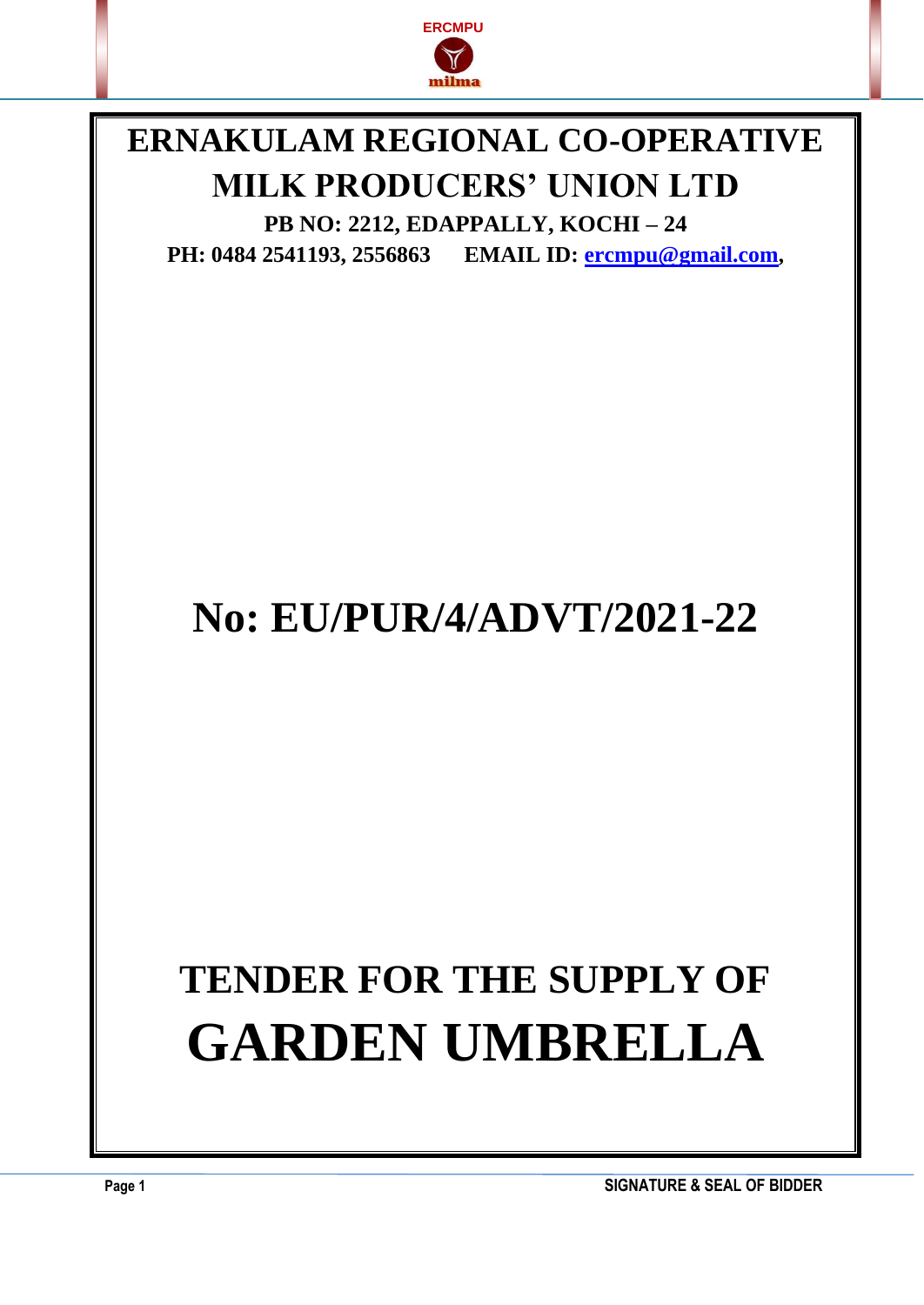

#### ERNAKULAM REGIONAL CO-OPERATIVE MILK PRODUCERS' UNION LTD.

P.B.No.2212, Edappally, Kochi – 682 024. Ph: 0484 2541193, 2556863 Email:- [ercmpu@gmail.com](mailto:ercmpu@gmail.com)

No.EU/PUR/ADVT/4/2021-22 Dated: 03.02.2022

#### TENDER NOTICE

Ernakulam Regional Co-Operative Milk Producers' Union Ltd. Invites Tenders from reputed Manufacturers, Distributors & Dealers for the supply of Garden Umbrella to the various units (Thrissur, Tripunithura, Edappally and Kottayam Dairies)

| SI.       | Item Description                                                                                                                                                                                                                                         | Approximate | Rate to be | Estimated     |
|-----------|----------------------------------------------------------------------------------------------------------------------------------------------------------------------------------------------------------------------------------------------------------|-------------|------------|---------------|
| <b>No</b> |                                                                                                                                                                                                                                                          | Quantity    | Quoted     | Cost          |
|           | Sun and Rain proof Garden<br>Umbrella with Base - Nylon Cloth<br>with Multi Colour Printing. Frame<br>and Tubes to be powder coated.<br>The umbrella top should be able to<br>tilted in all<br>directions<br>be<br>(Preferable). Size - Diameter 42 inch | 260 Nos.    | 1 No.      | Rs.2,02,800/- |

| Price of Tender Form            | $\ddot{\cdot}$       | ₹ 200/- (Including Taxes)              |
|---------------------------------|----------------------|----------------------------------------|
| <b>EMD</b>                      | $\ddot{\phantom{a}}$ | Rs.5000/-                              |
| <b>Sale of Tender Documents</b> | $\ddot{\cdot}$       | 03.02.2022 to 18.02.2022, 1.00 PM      |
| Pre-Bid Meeting                 |                      | 10.02.2022, 11.00 AM at H.O. Edappally |
| Date/Time for Submission        | $\mathbf{r}$         | 10.02.2022 to 18.02.2022, 2.00 P.M     |
| Date/Time of opening Tenders:   |                      | 18.02.2022, 3.00 P.M                   |
| Place of opening Tender         |                      | <b>ERCMPU Head Office, Edappally.</b>  |
|                                 |                      |                                        |

The tender can also be downloaded from our website [www.ercmpu.inn,](http://www.ercmpu.inn/) and should be submitted along with tender form cost and EMD. The Ernakulam Regional Co-operative Milk Producers' Union shall not take the responsibility for any delay in receipt of the bidding document if it is sent by post.

#### MANAGING DIRECTOR

Copy to: All Notice Boards

 Sr. Manager, Ernakulam Dairy Dairy Manager, Kottayam/ Thrissur/ Products Dairy/ Unit Head, Kattappana Dairy Asst. Manager (F/A)/Head (Mktg)/ Website / Mf/Oc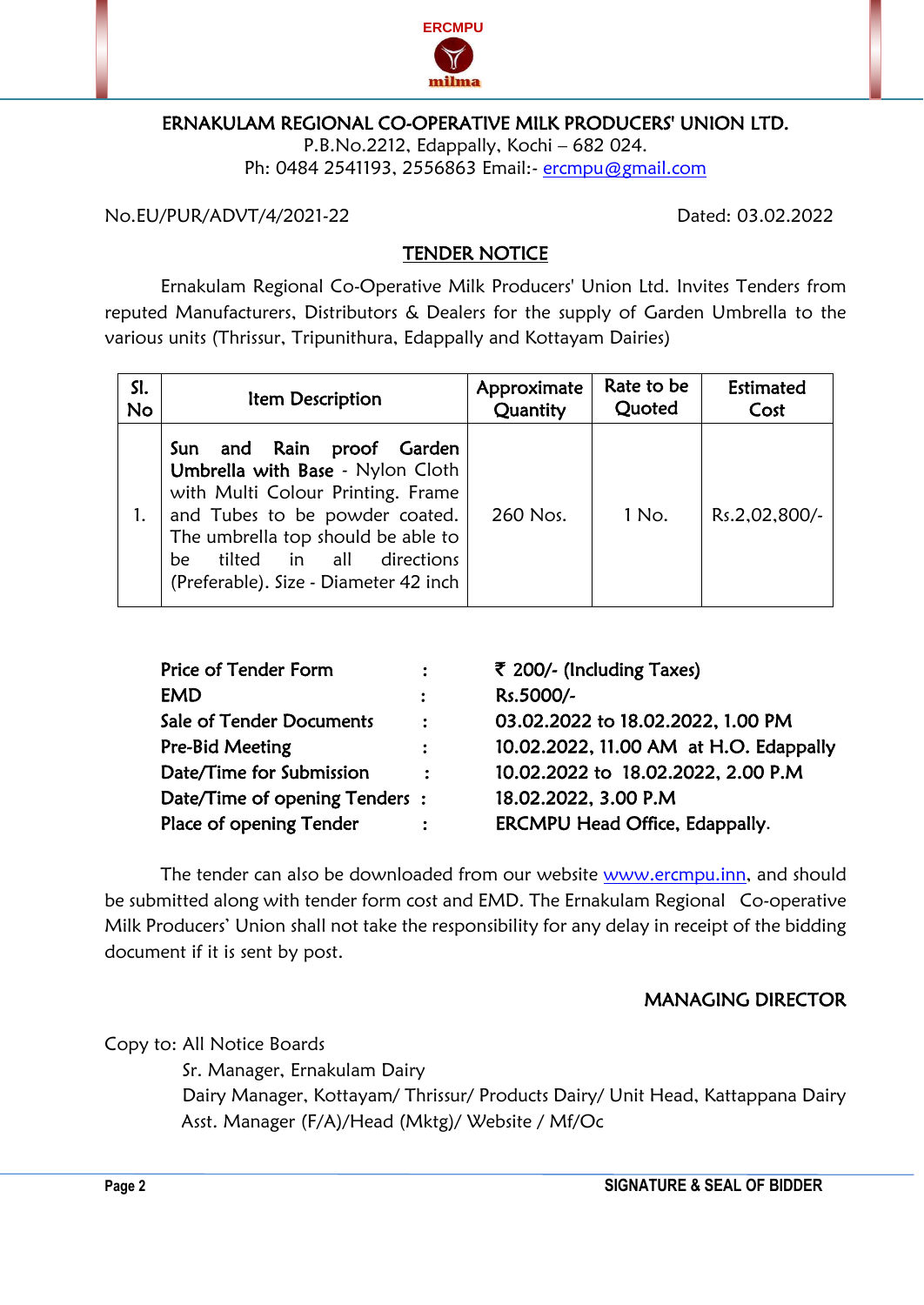

#### TERMS & CONDITIONS FOR TENDER

#### 1.0 INVITATION FOR TENDER:

Ernakulam Regional Co-operative Milk Producers Union Ltd. (ERCMPU LTD), Edappally invites sealed tenders from Manufacturers, Distributors & Dealers for the supply of Garden Umbrella with Base for promotional outdoor Purposes. Interested, eligible Bidders may obtain further information if required from Ernakulam Regional Co-operative Milk Producers Union Ltd., Edappally.

#### 2.0 TENDER QUANTITIES:

The quantities declared for tender are only estimated and liable for variation. During the contract period, the supply shall be on staggered basis as per the schedule given by ERCMPU. ERCMPU reserves the right to delete the item/s declared for tender in full or partly at the time of finalization of contract or during the contract period. The quantity that would be purchased from the selected tenders depends on the quality & performance of material supplied. No claims in this regard shall be entertained.

#### 3.0 FIXED PRICE:

The prices finalized for the items coming under contract are fixed for the validity of contract period.

#### 4.0 SUBMISSION OF TENDERS:

Tender duly completed shall be submitted in envelope duly sealed and super scribed "Tender for the Supply of Garden Umbrella" and should reach this office on or before 2.00 PM on 18.02.2022 and will be opened at 3.00 PM on the same day.

#### 5.0 EVALUATION OF TENDER:

- 5.1 Taking into consideration the technical Competence and the quoted Price for the goods of specified quality, the tenders shall be evaluated.
- 5.2 Notwithstanding anything contained in the tender schedule, no obligation is cast on ERCMPU to accept the lowest tender & the Union shall also reserves the right to accept or reject any or all the tenders without assigning any reason.

#### 6.0 CRITERIA FOR AWARD OF CONTRACT:

The ERCMPU will award the contract to the Bidder whose tender has been determined to be substantially responsive to the tendering documents and who has offered the lowest evaluated price, provided that the Bidder has the required infrastructure, capability & the resources to carry out the contract effectively.

#### CONTRACT CONDITIONS

- 1. Validity of the contract shall be for a period of 6 months from the date of opening of the tender.
- 2. Taxes & duties: Price quoted shall be inclusive of ED, all taxes, entry tax and duties (prevailing as on the date of finalization/award of contract), transportation charges incurred until the delivery of items to various sites under ERCMPU Ltd.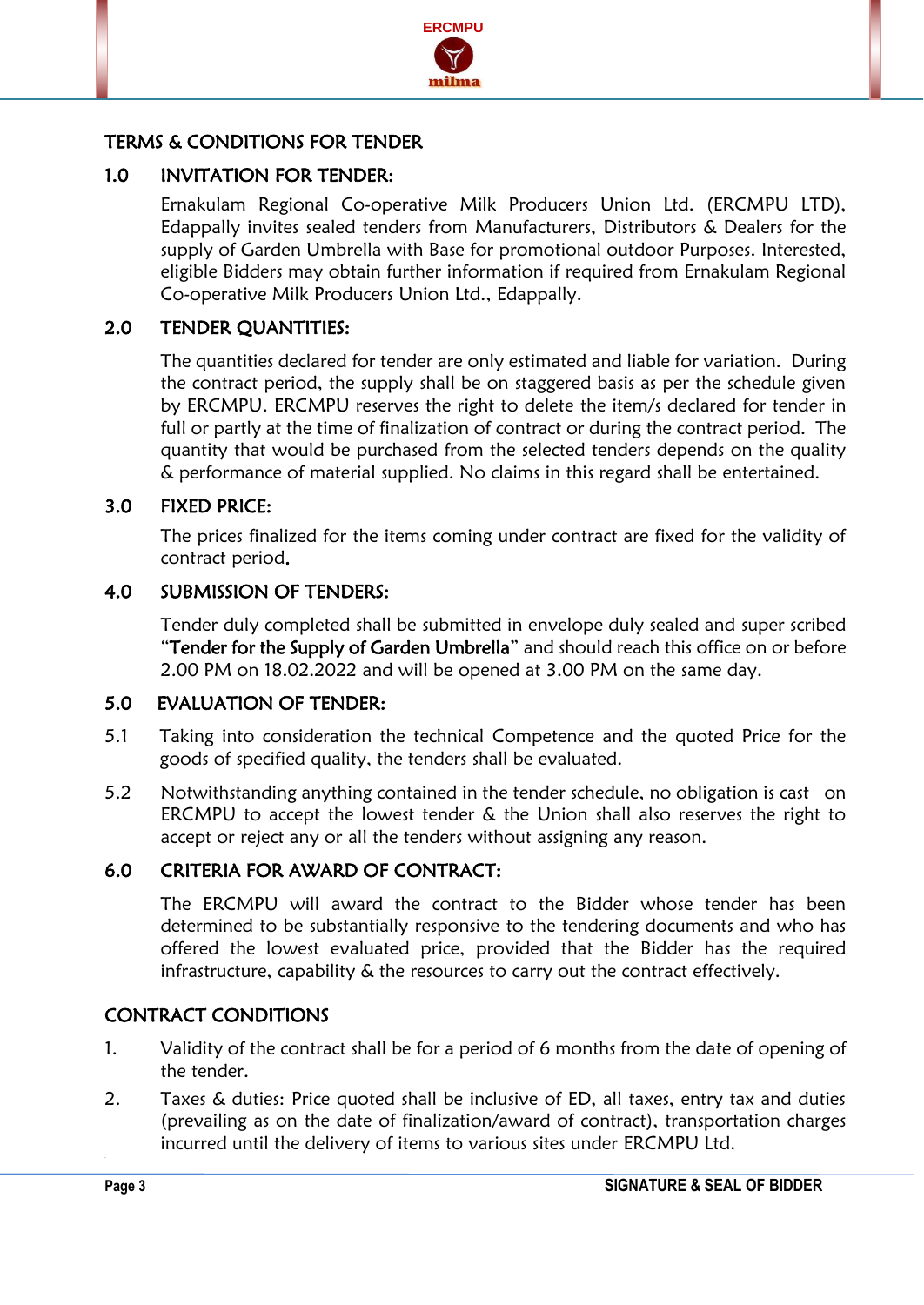

- 3. Transportation/delivery: The material shall be delivered on door delivery basis including unloading charges to our units within 20 days from the date of order.
- 4. Packing: The material shall be packed with securely standard moisture proof pack.
- 5. Insurance: The goods dispatched under the contract on FOR destination basis shall be fully insured against loss or damage in transit at Supplier's A/c.
- 6. Guarantee: The Supplier shall have to guarantee the quality of goods supplied strictly as per specification of contract/purchase order for a period of 1 year.
- 7. Payment: 100% payment shall be made one month after supply and acceptance by the concerned department.
- 8. Payment shall be made by cheque. If require by DD, the commission charges shall be at Supplier's A/c.
- 9. Dispute: In case of any disagreement or dispute arising between ERCMPU & Supplier, the decision of Managing Director, ERCMPU shall be final.
- 10. The art work for Garden Umbrella will be supplied by us. You have to contact the concerned section for the artwork after the receipt of Purchase Order.
- 11. The Bidder shall remit the EMD amount indicated in the Tender Notification along with the Tender in the form of

#### Demand Draft, drawn in favour of the Managing Director, ERCMPU Ltd., payable at Ernakulam.

#### OR

#### NEFT to the bank as per the details shown below

| Name of Account Holder   | - Ernakulam Regional Co-operative Milk<br>Producers'Union Ltd.<br>(ERCMPU Ltd. - Milma) |
|--------------------------|-----------------------------------------------------------------------------------------|
| Address                  | - Koonanthai, Edappally, Kochi-682 024                                                  |
| <b>Account with Bank</b> | - Indian Overseas Bank                                                                  |
| <b>Branch Address</b>    | - Periyamkumath Building, Koonamthai<br>Edappally, 682 024                              |
| <b>IFS Code</b>          | - IOBA0001496 (fifth character is zero)                                                 |
| <b>Account Number</b>    | - 149602000000075                                                                       |
| <b>Account Type</b>      | - CURRENT ACCOUNT                                                                       |
|                          |                                                                                         |

12. The successful Bidders has to enter into an agreement with ERCMPU on a stamp paper worth Rs. 200/- stating that they are ready to replace the item having defects during the replacement guarantee period and shall obtain membership with ERCMPU by paying a nominal membership fee of Rs. 90.00.